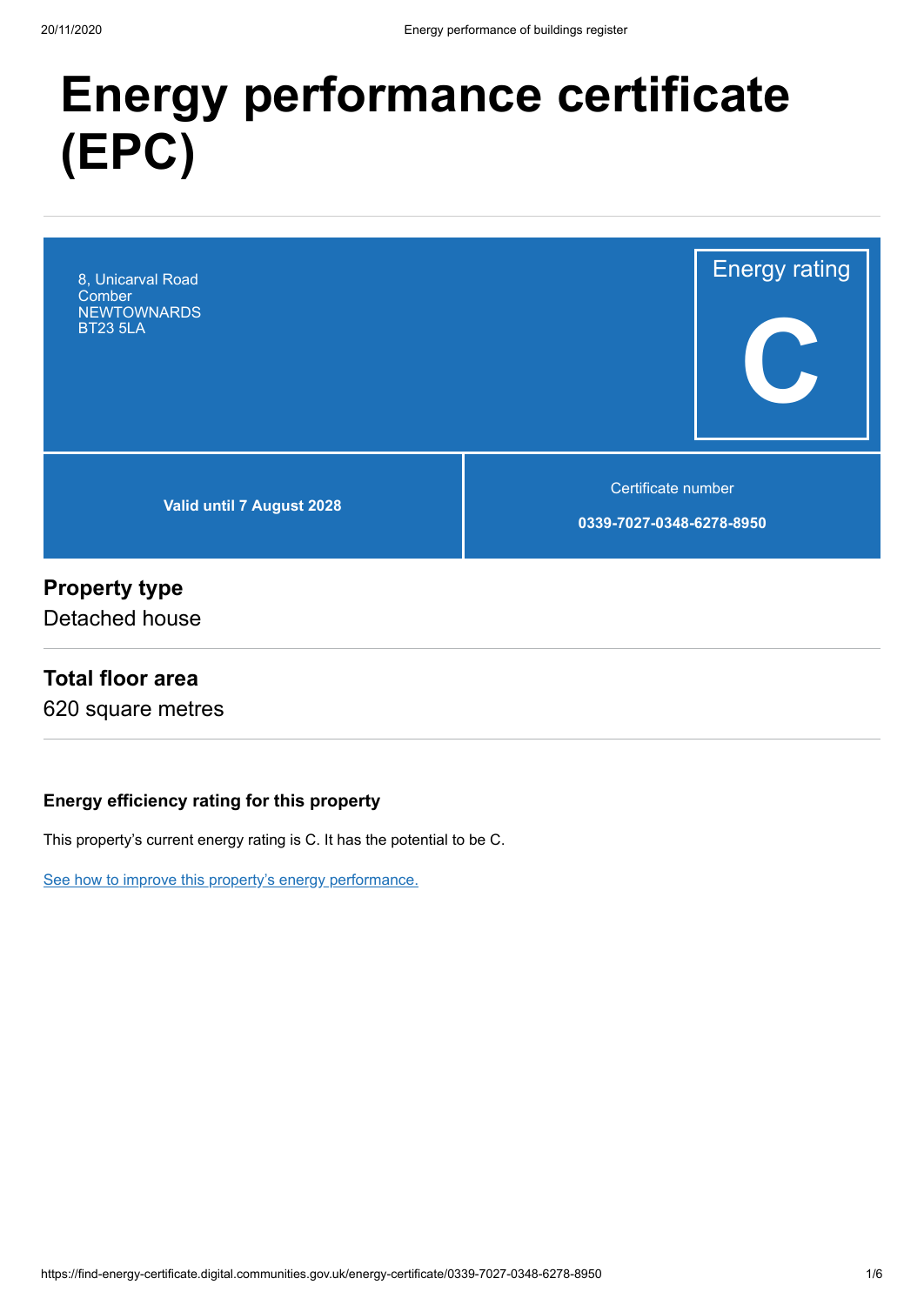| <b>Score</b> | <b>Energy rating</b>    | - יש כ- | <b>Current</b> | <b>Potential</b> |
|--------------|-------------------------|---------|----------------|------------------|
| $92 +$       |                         |         |                |                  |
| 81-91        | $\mathbf B$             |         |                |                  |
| 69-80        | $\overline{\mathbf{C}}$ |         | 74   C         | 74 C             |
| 55-68        |                         |         |                |                  |
| 39-54        | Е                       |         |                |                  |
| $21 - 38$    |                         | F       |                |                  |
| $1 - 20$     |                         | G       |                |                  |

The graph shows this property's current and potential energy efficiency.

Properties are given a rating from A (most efficient) to G (least efficient).

Properties are also given a score. The higher this number, the lower your carbon dioxide (CO2) emissions are likely to be.

The average energy rating and score for a property in Northern Ireland are D (60).

#### **Breakdown of property's energy performance**

This section shows the energy performance for features of this property. The assessment does not consider the condition of a feature and how well it is working.

Each feature is assessed as one of the following:

- very good (most efficient)
- good
- average
- $\bullet$ poor
- very poor (least efficient)

When the description says 'assumed', it means that the feature could not be inspected and an assumption has been made based on the property's age and type.

| <b>Feature</b> | <b>Description</b>                                     | Rating    |
|----------------|--------------------------------------------------------|-----------|
| Walls          | Average thermal transmittance 0.18 W/mÂ <sup>2</sup> K | Very good |
| Roof           | Average thermal transmittance 0.19 W/mÂ <sup>2</sup> K | Good      |
| Floor          | Average thermal transmittance 0.12 W/mÂ <sup>2</sup> K | Very good |
| <b>Windows</b> | High performance glazing                               | Very good |
| Main heating   | Boiler and radiators, oil                              | Average   |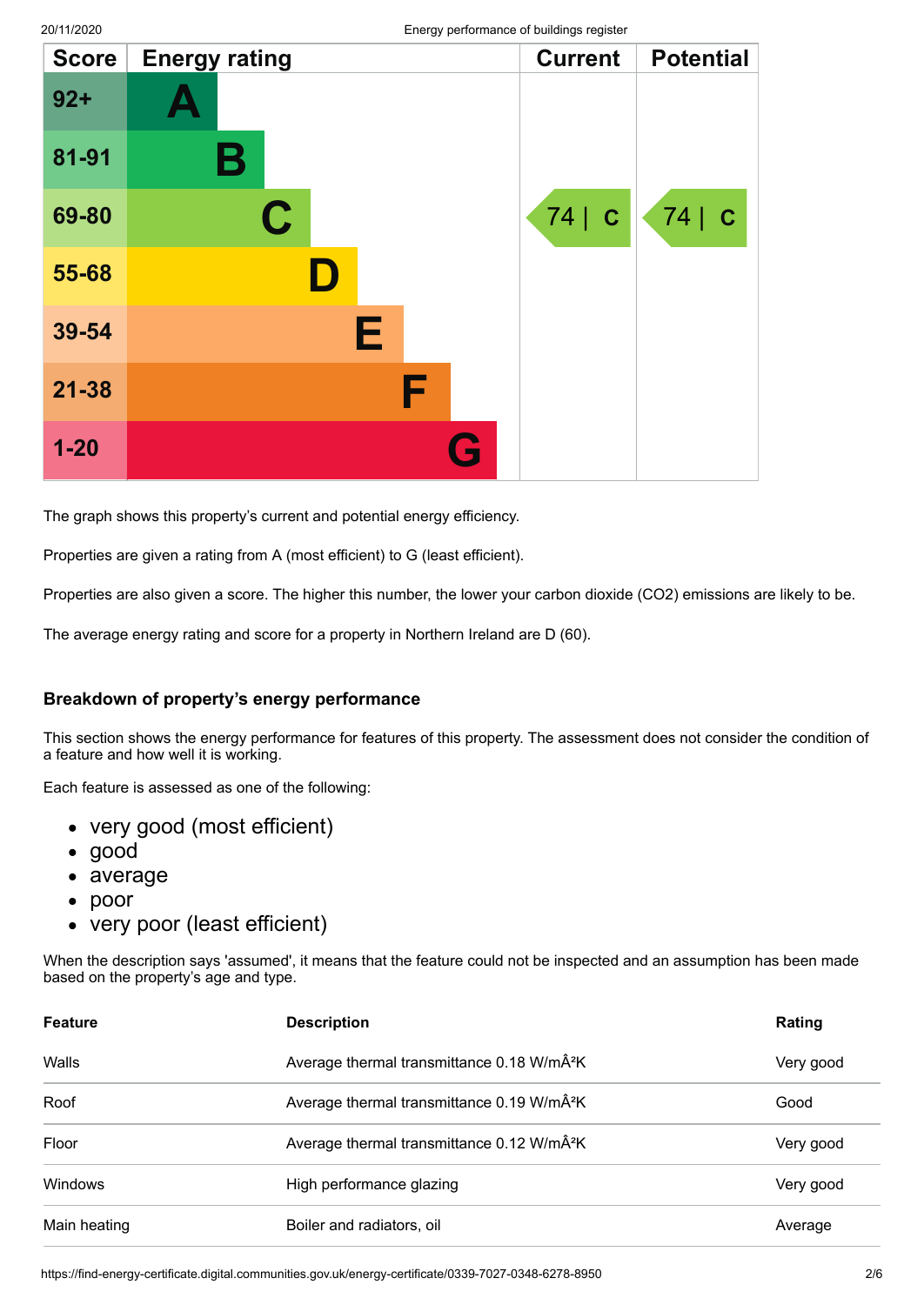20/11/2020 Energy performance of buildings register

| <b>Feature</b>       | <b>Description</b>                       | Rating    |
|----------------------|------------------------------------------|-----------|
| Main heating control | Time and temperature zone control        | Very good |
| Hot water            | From main system                         | Average   |
| Lighting             | Low energy lighting in all fixed outlets | Very good |
| Secondary heating    | Room heaters, wood logs                  | N/A       |
| Air tightness        | (not tested)                             | N/A       |

# **Primary energy use**

The primary energy use for this property per year is 115 kilowatt hours per square metre (kWh/m2).

### What is primary energy use?

#### **Environmental impact of this property**

One of the biggest contributors to climate change is carbon dioxide (CO2). The energy used for heating, lighting and power in our homes produces over a quarter of the UK's CO2 emissions.

### **An average household produces**

### **This property produces**

15.6 tonnes of CO2

6 tonnes of CO2

### **This property's potential production**

15.6 tonnes of CO2

By making the [recommended changes](#page-3-0), you could reduce this property's CO2 emissions by 0.0 tonnes per year. This will help to protect the environment.

Environmental impact ratings are based on assumptions about average occupancy and energy use. They may not reflect how energy is consumed by the people living at the property.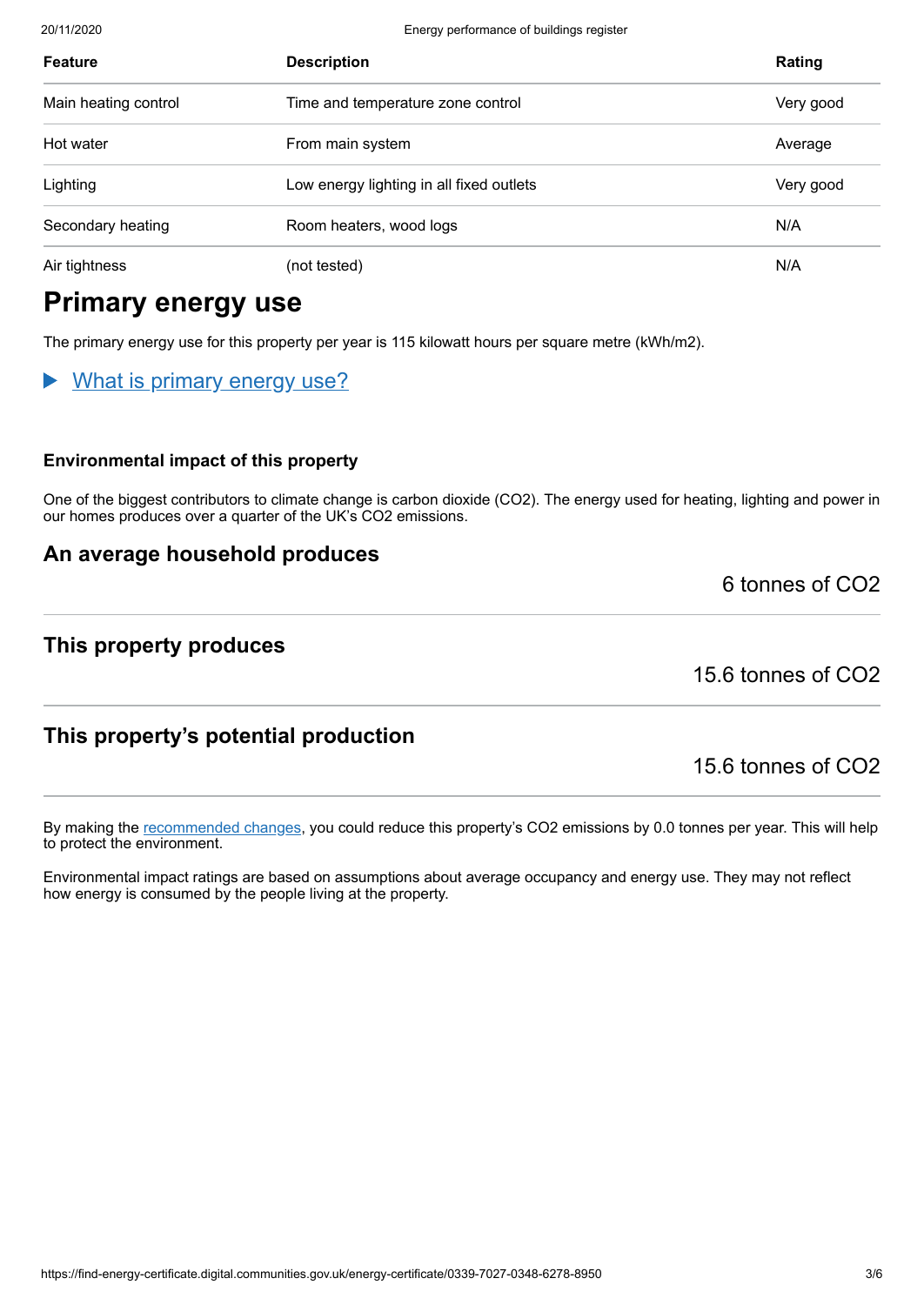#### <span id="page-3-0"></span>**How to improve this property's energy performance**

Making any of the recommended changes will improve this property's energy efficiency.

If you make all of the recommended changes, this will improve the property's energy rating and score from C (74) to C (74).

### What is an energy rating?

# **Recommendation 1: Solar photovoltaic panels, 2.5 kWp**

Solar photovoltaic panels

### **Typical installation cost**

### **Typical yearly saving**

**Potential rating after carrying out recommendation 1**

# **Paying for energy improvements**

[Find energy grants and ways to save energy in your home.](https://www.gov.uk/improve-energy-efficiency) (https://www.gov.uk/improve-energy-efficiency)

#### **Estimated energy use and potential savings**

### **Estimated yearly energy cost for this property**

**Potential saving**

The estimated cost shows how much the average household would spend in this property for heating, lighting and hot water. It is not based on how energy is used by the people living at the property.

The estimated saving is based on making all of the recommendations in [how to improve this property's energy performance.](#page-3-0)

# **Heating use in this property**

Heating a property usually makes up the majority of energy costs.

### **Potential energy savings by installing insulation**

The assessor did not find any opportunities to save energy by installing insulation in this property.



£9,000 - £14,000



£248

£0

£3784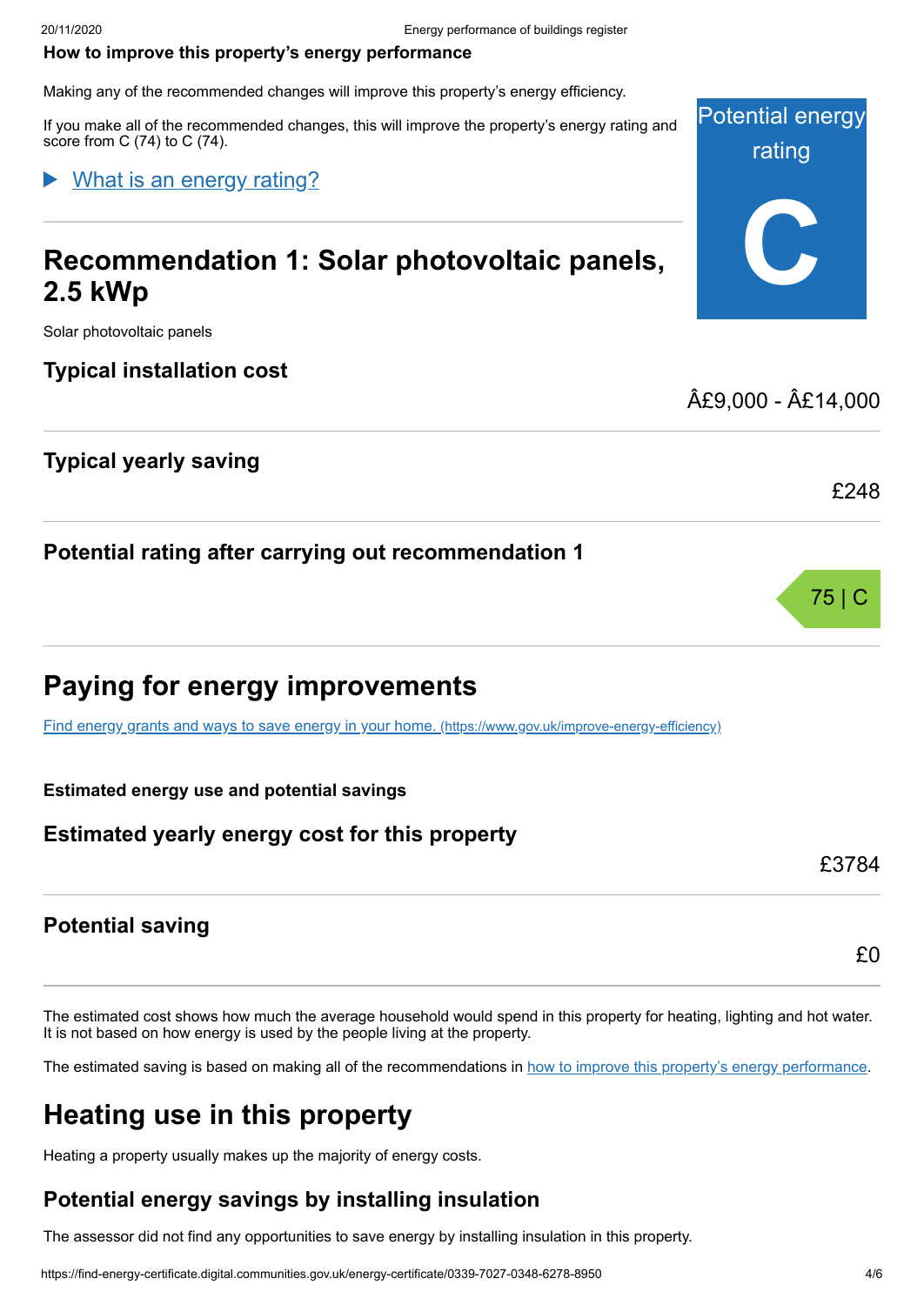#### **Contacting the assessor and accreditation scheme**

This EPC was created by a qualified energy assessor.

If you are unhappy about your property's energy assessment or certificate, you can complain to the assessor directly.

If you are still unhappy after contacting the assessor, you should contact the assessor's accreditation scheme.

Accreditation schemes are appointed by the government to ensure that assessors are qualified to carry out EPC assessments.

# **Assessor contact details**

### **Assessor's name** Shane Mckenna

**Telephone** 07786051641

### **Email**

[shane@emberenergyni.co.uk](mailto:shane@emberenergyni.co.uk)

### **Accreditation scheme contact details**

**Accreditation scheme** Stroma Certification Ltd

### **Assessor ID**

STRO003984

### **Telephone**

0330 124 9660

### **Email**

[certification@stroma.com](mailto:certification@stroma.com)

## **Assessment details**

### **Assessor's declaration**

No related party

# **Date of assessment**

7 August 2018